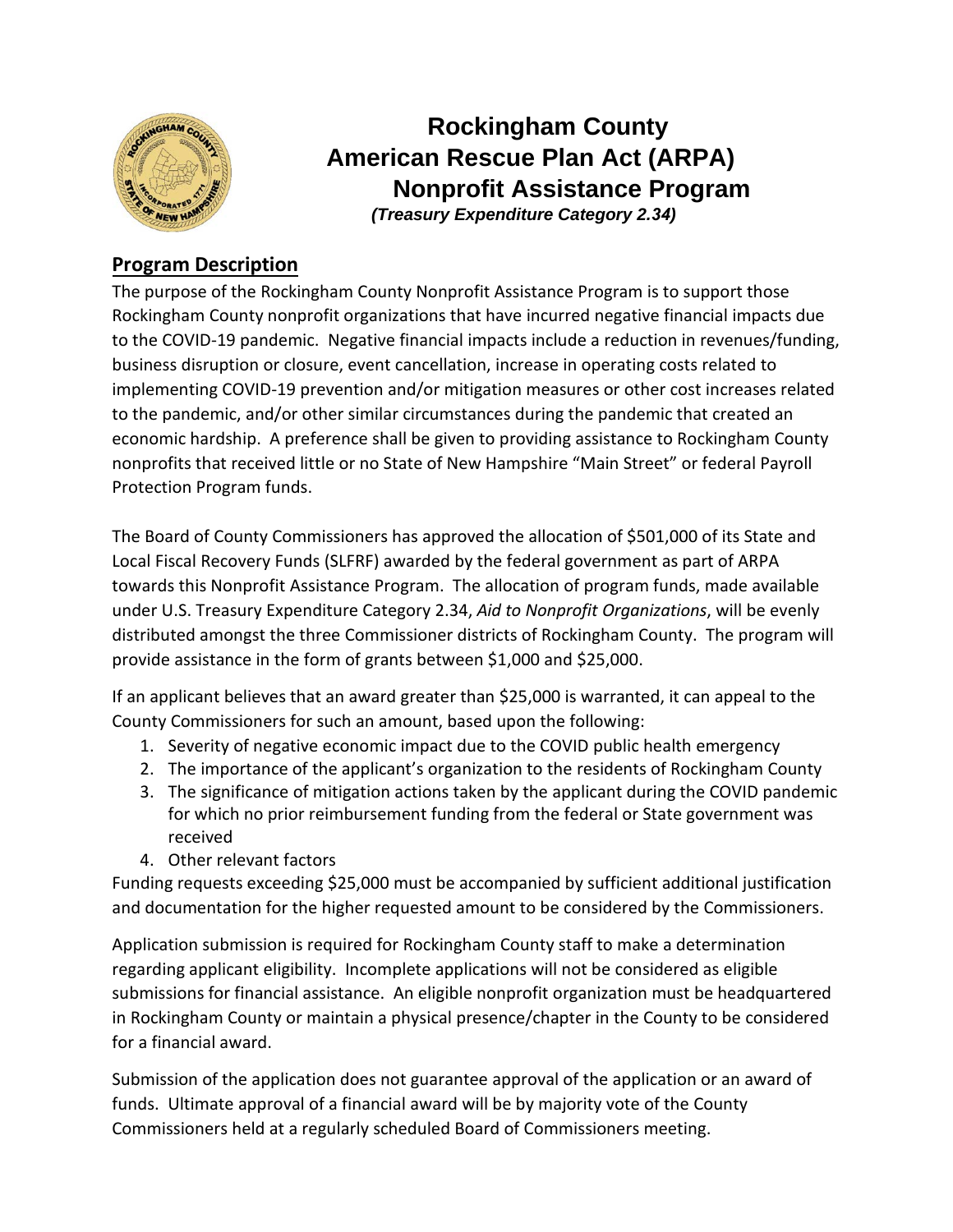

# **Rockingham County Nonprofit Assistance Program Funding Application**

Application must be completed in full to be considered. Submit complete application and any supporting information electronically to cnickerson@co.rockingham.nh.us and aguittarr@co.rockingham.nh.us -or-Mail - Rockingham County Finance Office, 119 North Road, Brentwood, NH 03833

### Electronic submissions cannot exceed 10 MB in size.

#### **GENERAL INFORMATION**

- 1. Nonprofit Legal Name:
- 2. "Doing Business As" Name, if different than Nonprofit Legal Name:
- 3. Nonprofit Address (Street, City, State, Zip Code)
- 4. Tax Identification Number (EIN):  $\Box$
- 5. If applicable: DUNS number:
- 6. Organization's website:
- 7. Organization's History:

#### 8. Organization's Goals/Mission/Objectives: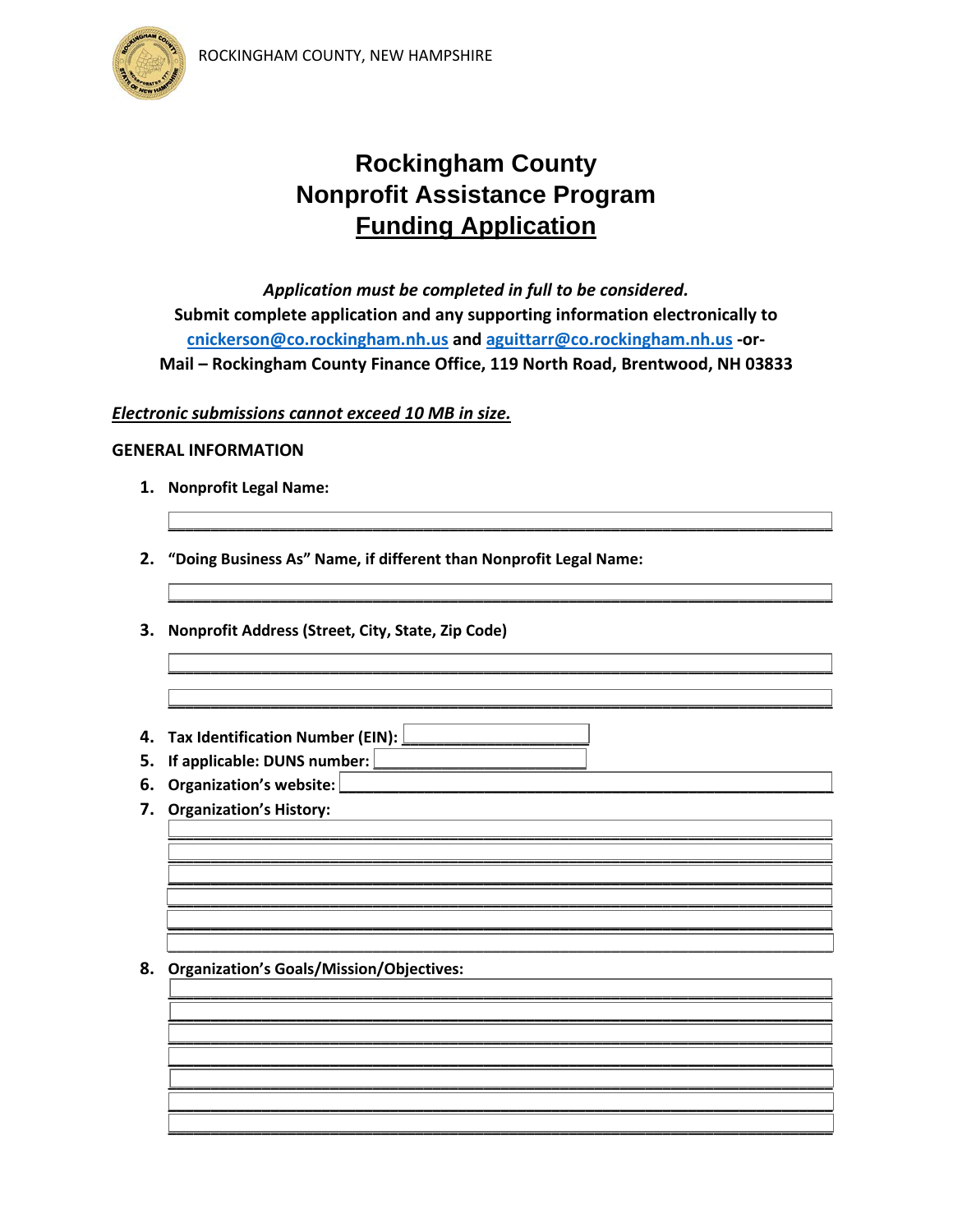9. Programs and Services offered to Rockingham County residents:

10. Organizational Structure - Please describe the role of the Board, staff and volunteers:

Please answer the following questions:

11. How much financial assistance is being requested? (Maximum request is \$25,000)



12. Please describe how the nonprofit organization was negatively impacted financially by the COVID-19 pandemic.

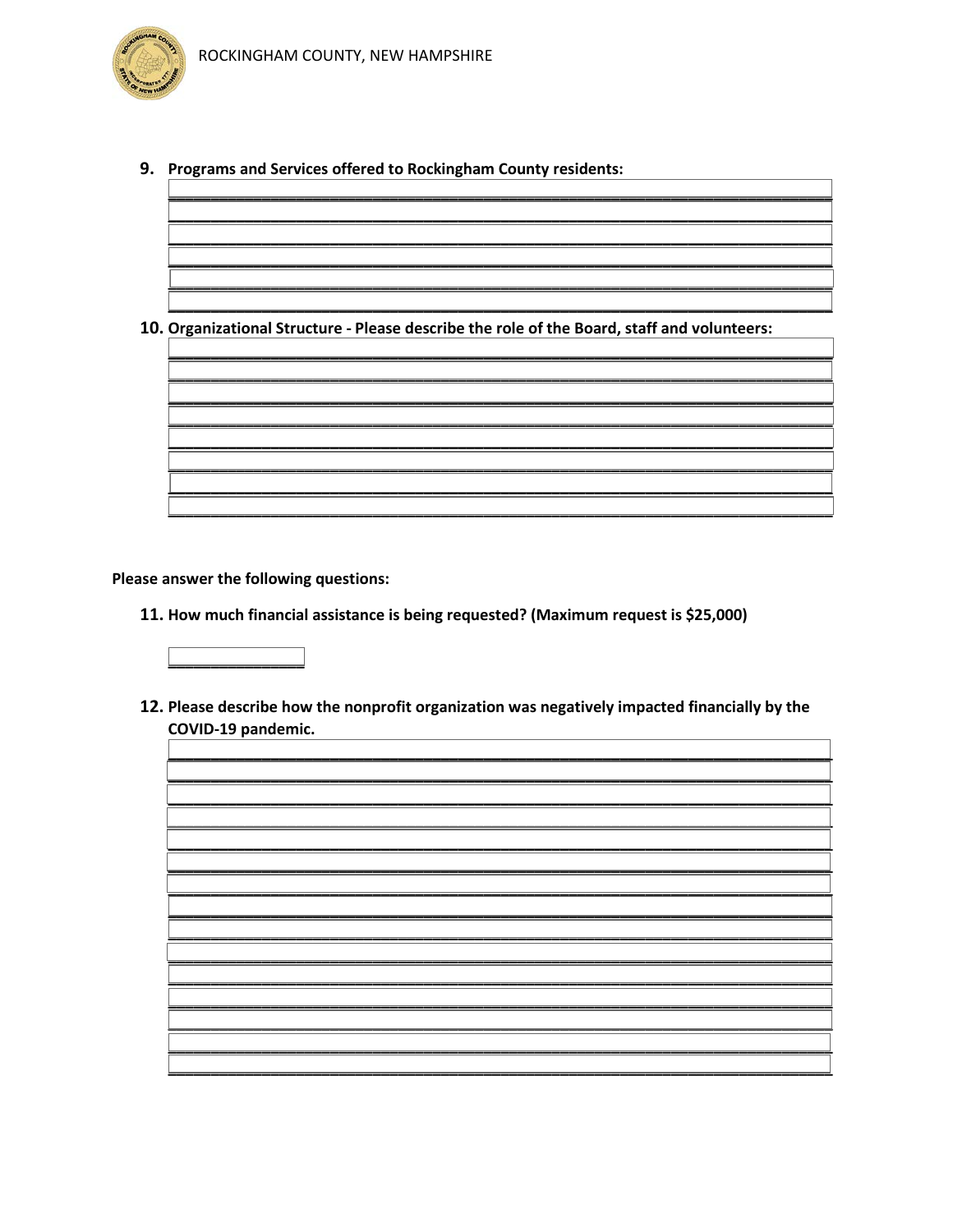



- **13. What will the financial assistance be utilized for? (Check all that apply)**
	- ☐ **Payroll Costs, including paid sick leave**
	- ☐ **Rent / Mortgage**

☐ **Debt Service**

☐ **Utilities**

☐ **Offset decrease in revenues/fundraising**

☐ **Maintenance Expenses**

☐ **Construction of Outdoor Seating**

☐ **Supplies**

☐ **Providing services that are part of the organization's goals/mission/objectives**

☐ **Other: please specify**

**14. How would this grant be used to strengthen the organization, address issues, make improvements, and/or achieve success? Would there be any specific measurables that could be utilized to track progress?** 

**\_\_\_\_\_\_\_\_\_\_\_\_\_\_\_\_\_\_\_\_\_\_\_\_\_\_\_\_\_\_\_\_\_\_\_\_\_\_\_\_\_\_\_\_\_\_\_\_\_\_\_\_\_\_\_\_\_\_\_\_\_\_\_\_\_\_\_\_\_\_\_\_\_\_\_\_\_\_ \_\_\_\_\_\_\_\_\_\_\_\_\_\_\_\_\_\_\_\_\_\_\_\_\_\_\_\_\_\_\_\_\_\_\_\_\_\_\_\_\_\_\_\_\_\_\_\_\_\_\_\_\_\_\_\_\_\_\_\_\_\_\_\_\_\_\_\_\_\_\_\_\_\_\_\_\_\_**



**15. Did the nonprofit organization receive a loan as part of the Paycheck Protection Program (PPP) at any time in 2020 or 2021?**

| $\Box$ No                            |
|--------------------------------------|
| $\Box$ Yes                           |
| If Yes: How much did you receive? \$ |
| <b>PPP Loan Number(s):</b>           |

**16. Did the nonprofit organization receive a loan as part of the State of New Hampshire's Main Street Lending Program at any time in 2020 or 2021?**

| $\Box$ No                            |  |
|--------------------------------------|--|
| $\Box$ Yes                           |  |
| If Yes: How much did you receive? \$ |  |
| Loan Number(s): $\lfloor$            |  |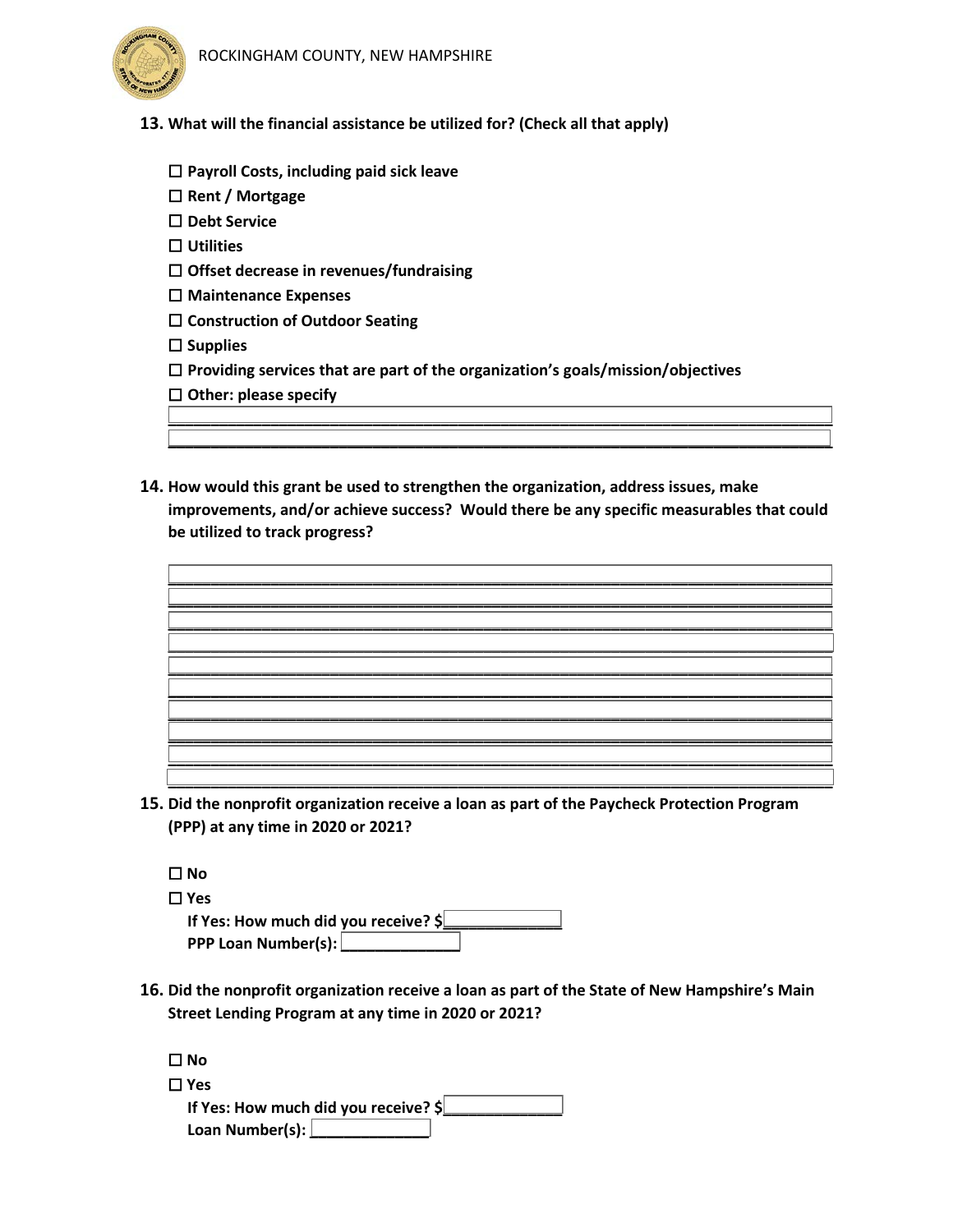

**17. Does the nonprofit organization have affiliates?**

☐ **No**

☐ **Yes**

 **\_\_\_\_\_\_\_\_\_\_\_**

 **6.(a) If yes, how many affiliates does the Applicant have?**

 **6.(b) Please list each affiliate's legal business name (attach extra sheet if necessary):**

**\_\_\_\_\_\_\_\_\_\_\_\_\_\_\_\_\_\_\_\_\_\_\_\_\_\_\_\_\_\_\_\_\_\_\_\_\_\_\_\_\_\_\_\_\_\_\_\_\_\_\_\_\_\_\_\_\_\_\_\_\_\_\_\_\_\_\_\_\_\_\_\_\_**

**18. Is the applicant operating under a franchise, license, or similar agreement?**

☐ **No** ☐ **Yes**

**19. Is the nonprofit organization presently suspended, debarred, proposed for debarment, declared ineligible, voluntarily excluded from participation in this transaction by any State or Federal department or agency?**

☐ **No** ☐ **Yes**

**20. What date did the nonprofit organization begin operations? (Month, Day, Year)** 

#### **Grant funds cannot be utilized to offset the following costs:**

- **1. Workforce bonuses other than hazard pay or overtime**
- **2. Severance pay**
- **3. Legal settlements**

**\_\_\_\_\_\_\_\_\_\_\_\_\_\_\_\_**

- **4. Damages covered by insurance**
- **5. Property taxes**
- **6. Personal activities/services that are unrelated to COVID-19**

#### **THE APPLICANT CERTIFIES TO THE BEST OF ITS KNOWLEDGE:**

- **1. The information submitted to the County of Rockingham ("the County") in this application, and substantially in connection with this application, is true and correct.**
- **2. The applicant is in compliance with applicable laws, regulations, ordinances and orders.**
- **3. The applicant is not in default under the terms and conditions of any grant agreements.**
- **4. Any grant funds received from the County will not be re-granted to a different entity.**